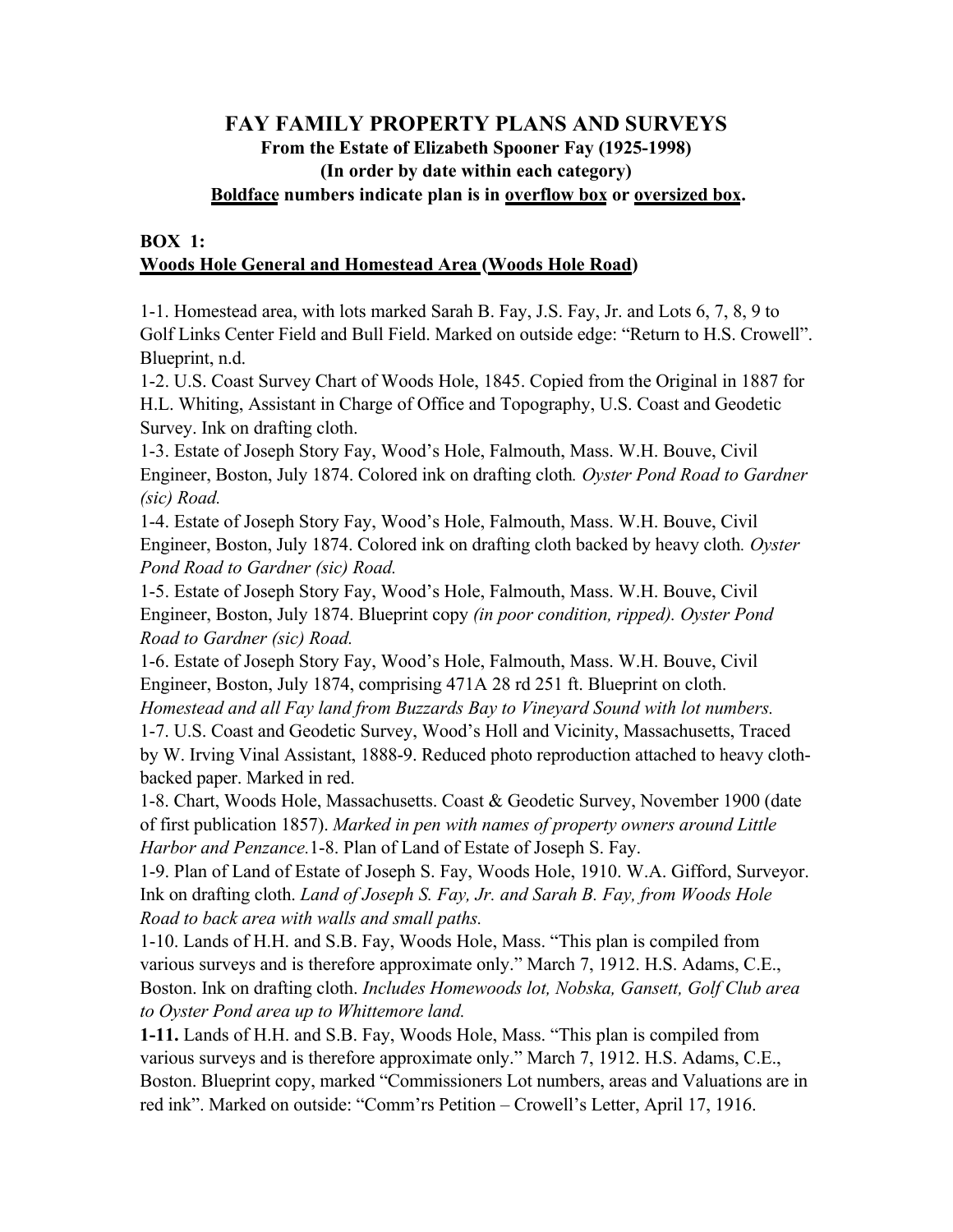*Includes Homewoods lot, Nobska, Gansett, Golf Club area to Oyster Pond area up to Whittemore Land, called "Vineyard Sound Lots".* **IN OVERFLOW BOX.**

**1-12.** Plan of Land of Sarah B. Fay Woods Hole March 1916. W. A. Gifford, C.E., April 1916. Brown reverse printed copy. *Shows the Homestead acreage (45 + acres) and all*  landowners on the perimeter along State Highway (Woods Hole Road) and School Street, *including Golf Club.* **IN OVERFLOW BOX.**

**1-13.** Lands of H.H. and S.B. Fay, Woods Hole, Mass.. Ink on drafting cloth. N.D. *All*  lands of H.H. and S.B. Fay from Woods Hole to Oyster Pond and Vineyard Sound to *Gansett. Seems to be original of 1-14 and 1-15 but without date or draftsman.* **IN OVERFLOW BOX.**

**1-14**. Lands of H.H. and S.B. Fay, Woods Hole, Mass. Blueprint copy of above. N.D. *All*  lands of H.H. and S.B. Fay from Woods Hole to Oyster Pond and Vineyard Sound to *Gansett.* **IN OVERFLOW BOX.**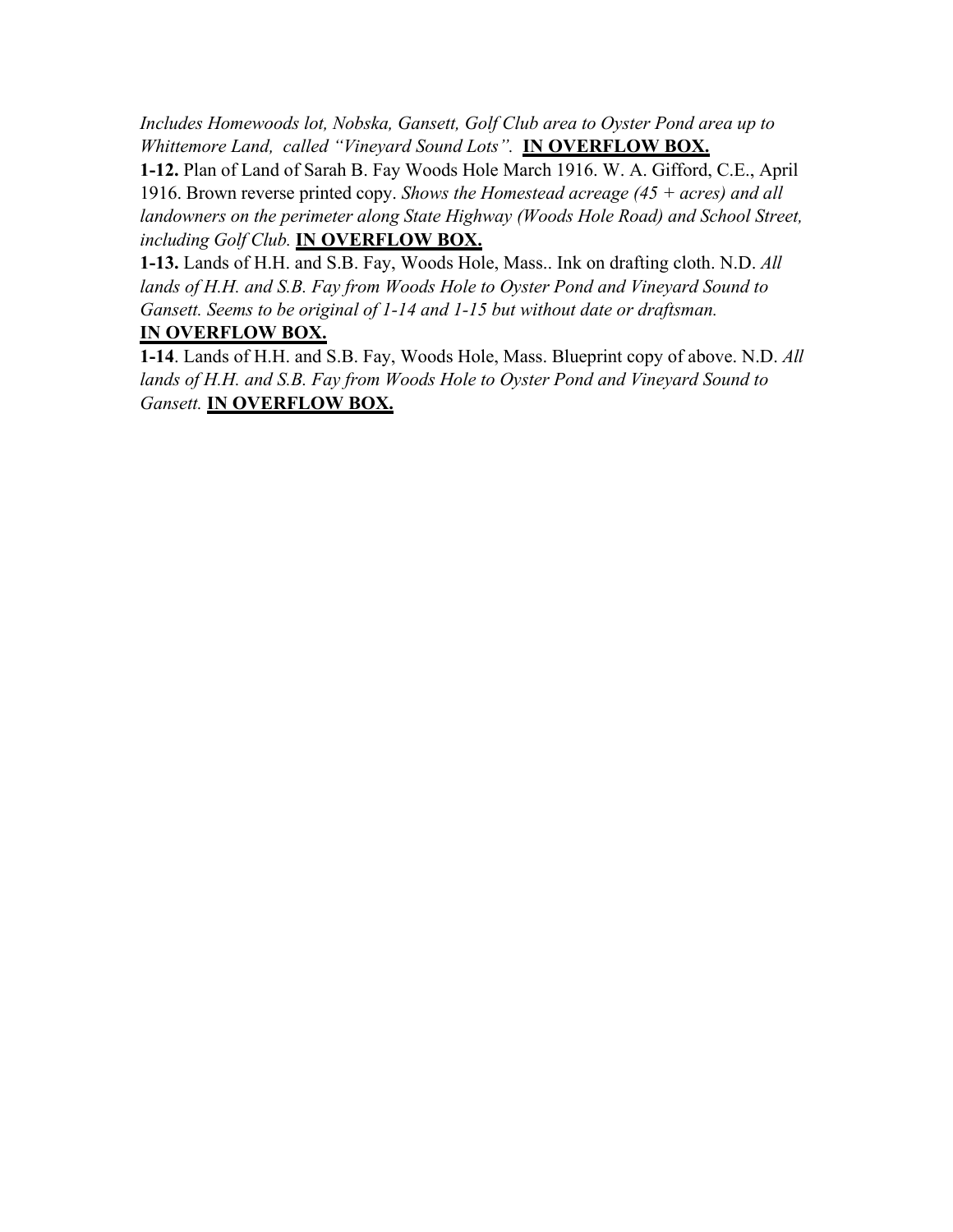# **BOX 2: Woods Hole Railroad and Wharf Area 1871-1902**

2-1. Property of Walter O. Luscombe, Woods Hole, Mass. Copy by Ernest W. Bowditch, Devonshire Street, Boston, Mass., n.d. Ink on drafting cloth. *Shows old wall and high water line of 1871 with extension of pilings at Old Colony Railroad, Luscombes Wharf (Dyer's) and Bar Neck Wharf.*

2-2. No. 78. Proposed Railroad Wharf at Wood's Hole, October 9<sup>th</sup>, 1871, S.L Minot, Engineer approved November 1, 1871 Josiah Quincy, Darwin S. Ware, F.W. Lincoln, N.T. Grammer, J.N. Marshall. Marked Atrm (?) Copy from Plan on file – Office of Board of Harbor and Land Comm. Attest: - Frederick N. Wales, Clerk of Board. Black and red ink on drafting cloth. *New land filling and extension shown in red. Includes profile drawing of fill construction.*

2-3. Plan of a Portion of Woods Holl Harbor, Mass., Harbor and Land Comrs. Office, Oct. 1885. Line of pile platform as licensed Nov. 1, 1871. Ink on drafting cloth. *Shows Old Colony R.R. Co's Wharf with prior pilings and solid wharf as of Nov. 1, 1871, small wharf of Jabez Davis, land of Lewis Swift at corner of Water Street, Liberty Hall and Bar Neck Wharf.*

2-4. Plan of Property at Woods Holl belonging to John L. Webster and Others. Boston, March 1886. Surveyed by S.L. Minot. Blueprint copy. *"Others" meaning Augustus Messer, Charles E. Hatch and Jabez Davis, Calvin Childs, Henry M. Dexter, Daniel W. Butler – from State Highway to Government Wharf and Butler's Point area along Little Harbor.*

2-5. Plan of Property at Woods Holl belonging to Augustus Messer and Others. Boston, March 1886. Surveyed by S.L. Minot. Blueprint copy *(in poor condition- ripped). "Others" meaning John L. Webster, Charles E. Hatch and Jabez Davis, Calvin Childs, Henry M. Dexter, Daniel W. Butler – from State Highway to Government Wharf and Butler's Point area along Little Harbor.*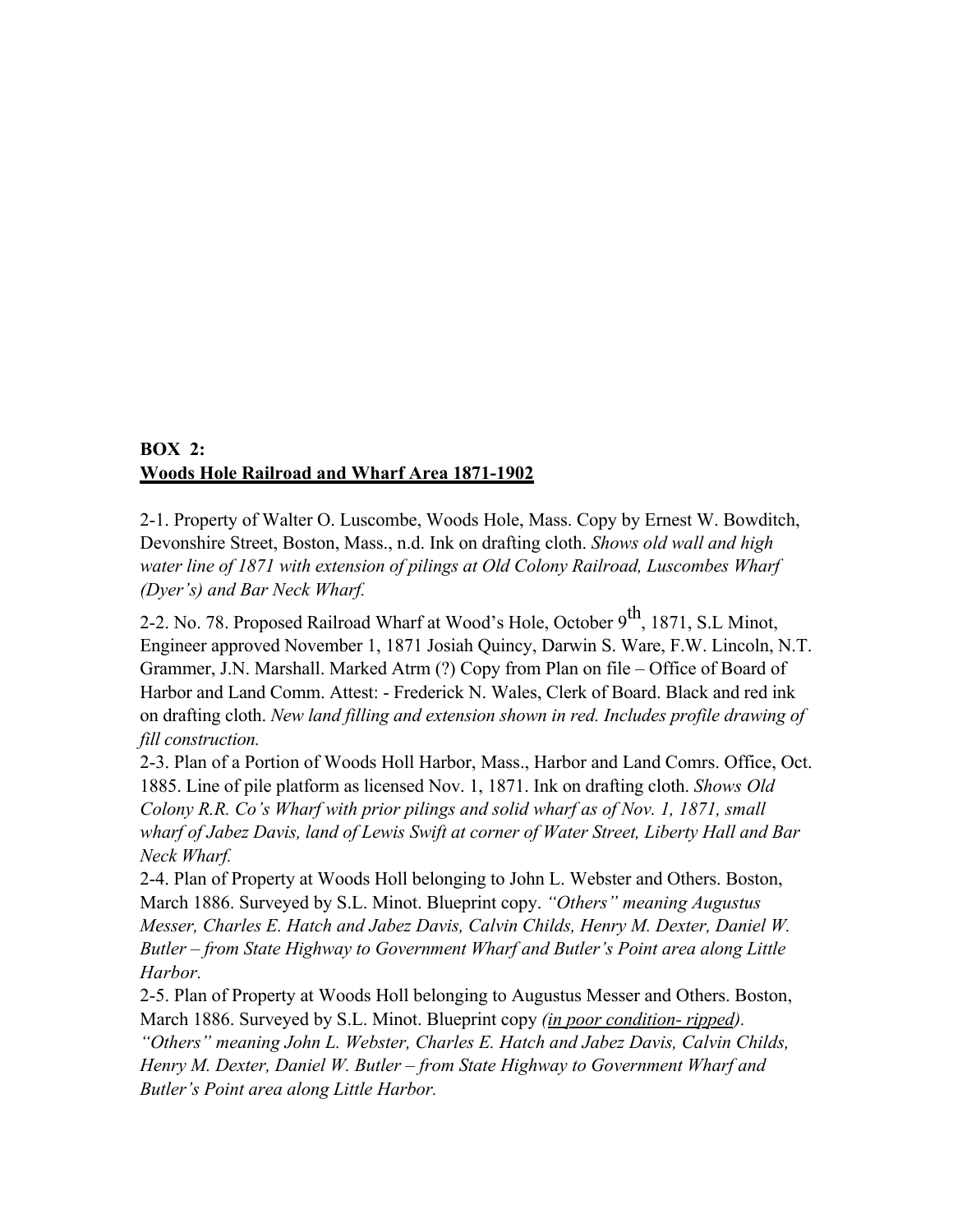2-6. Approximate Water Front, Woods Holl, Mass., n.d. (after 1892\*). Ink on drafting cloth. *Shows land from that of Henry H. Fay (current location of employees' parking lot) N.Y. N.H. & H. R.R\*. – took over Old Colony in 1892, Wharf, Luscombes Wharf, Bar Neck Wharf and Fisheries Fish Pool.*

2-7. Copy of a Portion of a License Plan No. 2066 on file in Office of Harbor and Land Comm'r's. License Plan appd. By Comm'r's. Sept. 29, 1897. Blueprint copy.

2-8. Copy of a License Plan No. 2066 on file in Office of Harbor and Land Comm'r's. License Plan appd. By Comm'r's. Sept. 29, 1897. Blueprint copy. *Shows west side of Little Harbor up to Government Wharf, with adjacent land owned by A. Messer, W.O. Luscombe (Davis tenant house, currently No. 9 Little Harbor) and E.T. Fish on boths sides of Little Harbor Road (unnamed as such, titled "Highway").*

2-9. Wharf for Henry H. Fay, at Woods Hole, Mass. – December, 1900, Sheet No. 1. Ink on drafting cloth. *Shows numbered pilings.*

2-10. Wharf for Henry H. Fay, at Woods Hole, Mass. – December, 1900, Sheet No. 2. Ink on drafting cloth. *Includes plan of outer end of Wharf as an engineering construction drawing and details of oak piling distribution, also pile foundation and platform for seawall.*

2-11. Wharf for Henry H. Fay, at Woods Hole, Mass. – December, 1900, Sheet No. 2. Blueprint copy of above. *Includes plan of outer end of Wharf as an engineering construction drawing and details of oak piling distribution, also pile foundation and platform for sea-wall.*

2-12. Wharf for Henry H. Fay, at Woods Hole, Mass. – December, 1900, Sheet No. 3.Ink on drafting cloth. *Shows cross-section of wall and piling construction.*

2-13. Plan of Proposed Wharf in Woods Hole Great Harbor for Henry H. Fay, to – Harbor and Land Com'r's. Dec. 1900. General overview of above sheets. Red and black ink on drafting cloth. Official approvals signed 1901.

2-14. Plan of Proposed Wharf in Woods Hole Great Harbor for Henry H. Fay, to – Harbor and Land Com'r's. Dec. 1900. General overview of above sheets. Blueprint copy of above. Official approvals signed 1901.

2-15. Woods Holl, Mass. Compilation – of – Plans Showing Changes in Coast Line of Webster Estate, Dec. 24, 1901, Ernest W. Bowditch, Engineer. Changes in Coast Line of Webster Estate labeled on reverse edge. Ink on drafting cloth. *Shows Land of Henry H. Fay next to Proposed Solid Filling and pilings (present dock area), John L. Webster, O.C. R.R., N.Y. N.H. & H. R.R. Co., Jabez Davis (site of hotel and Water Street below present Luscombe Avenue), stone bridge and Bar Neck Wharf.*

2-16. Contour Map of a Portion of of Land Owned by H.H. Fay – Woods Hole, Mass., also the Location on High Water Line, Jan. 3, 1902. White & Wetherbee, Civil Engineers, Braintree and Brockton. Ink on drafting cloth. *Shows track ending at wharf, new wharf extension and steep contours of hill to the south of the steamship area.*

2-17. Plan of Proposed Extension of Wharf of Henry H. Fay - in Woods Hole Great Harbor, -at Woods Hole in Falmouth, Mass., Feb'y 1902. Note: Compiled, in part, from plans on file in office of Harbor and Land Com'r's. Ink on drafting cloth. *Proposed extension marked in red ink as an outline, no detail as below (2-19). Shows land to south*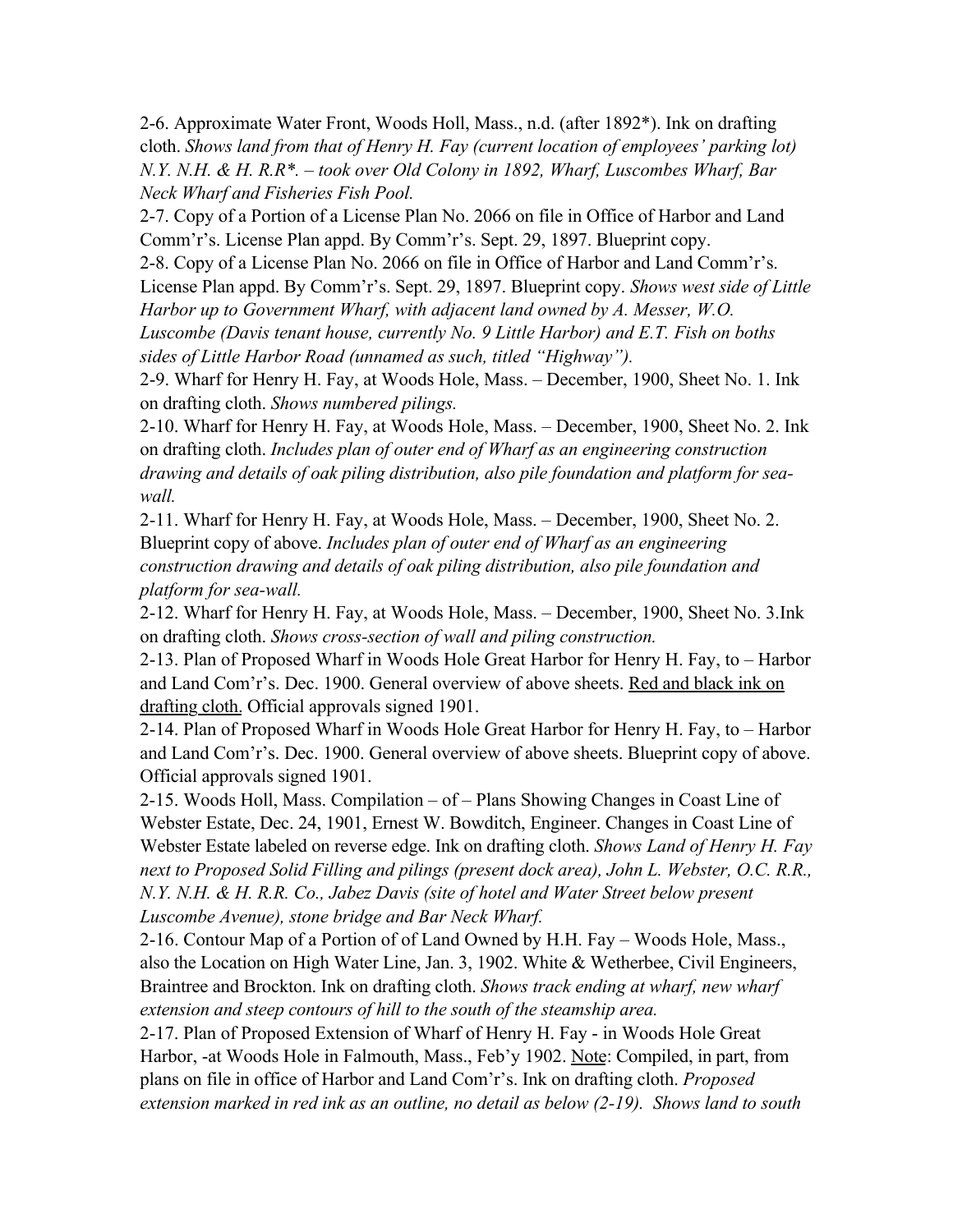*of railroad dock (owned by Henry H. Fay), area being filled indicated as well as a pile dock. The filling of the area shows in Baldwin Coolidge's 1902 three-section photo of the railroad dock, particularly in No. 8666. Also Photo No. 905.*

2-18*.* Plan of Proposed Extension of Wharf of Henry H. Fay - in Woods Hole Great Harbor, -at Woods Hole in Falmouth, Mass., March 1902. Note: Compiled, in part, from plans on file in office of Harbor and Land Com'r's. Ink on drafting cloth. *Shows areas "now being filled" (as above) and wharf off the filled area with pilings in great detail as well as a cross-section of piling construction.*

2-19. Plan of Proposed Extension of Wharf of Henry H. Fay - in Woods Hole Great Harbor, -at Woods Hole in Falmouth, Mass., March 1902. Note: Compiled, in part, from plans on file in office of Harbor and Land Com'r's. Blueprint copy of above. *Shows areas "now being filled" (as above) and wharf off the filled area with pilings in great detail as well as a cross-section of piling construction.*

2-20. Woods Holl, Mass. Compilation – of – Plans Showing Changes in Coast Line of Webster Estate, March 7, 1902, Ernest W. Bowditch, Engineer. Changes in Coast Line of Webster Estate labeled on reverse edge. Ink on drafting cloth. *Shows Land of Henry H. Fay next to Proposed Solid Filling and pilings (present dock area), John L. Webster, O.C. R.R., N.Y. N.H. & H. R.R. Co., Jabez Davis (site of hotel and Water Street below present Luscombe Avenue), stone bridge and Bar Neck Wharf.*

2-21. Plan of extension of Marine Ry.in Woods Hole Great Harbor, to accompany Petition of – Henry H. Fay to Harbor and Land Comm'r's. Sept. 1906. Blueprint copy. *Steamship dock and area around.*

# **BOX 3 Millfield Street and Eel Pond, Gardiner Road, Mill Pond Area and Bay Shore Lots**

3-1. Plan of Jos. S. Fay Lots, Millfield and Bar Neck, Woods Holl As Laid Out By Meltiah Gifford Surveyor, Oct. 1878. Copy on File at Registry of Deeds, Barnstable, Nov. 8, 1883. Ink on drafting cloth. *Note: "Sylvia" (lot next to R.C. Church) is spelled "Silva".* 3-2. Plan of Jos. S. Fay Lots, Millfield and Bar Neck, Woods Holl As Laid Out By Meltiah Gifford Surveyor, Oct. 1878. Copy on File at Registry of Deeds, Barnstable, Nov. 8, 1883. Blueprint copy of above.

3-3. Plan of Land of Estate of Joseph S. Fay, September 1908. W.A. Gifford, Surveyor. Blueprint copy. *Millfield Street, Playground, Mill Pond and Eel Pond edge. Owners of lots identified, updated from 1878.*

**3-4.** Plan of Land of Estate of Joseph S. Fay, September 1908. W.A. Gifford, Surveyor. Blueprint copy (second copy – *very poor condition*). *Millfield Street, Playground, Mill*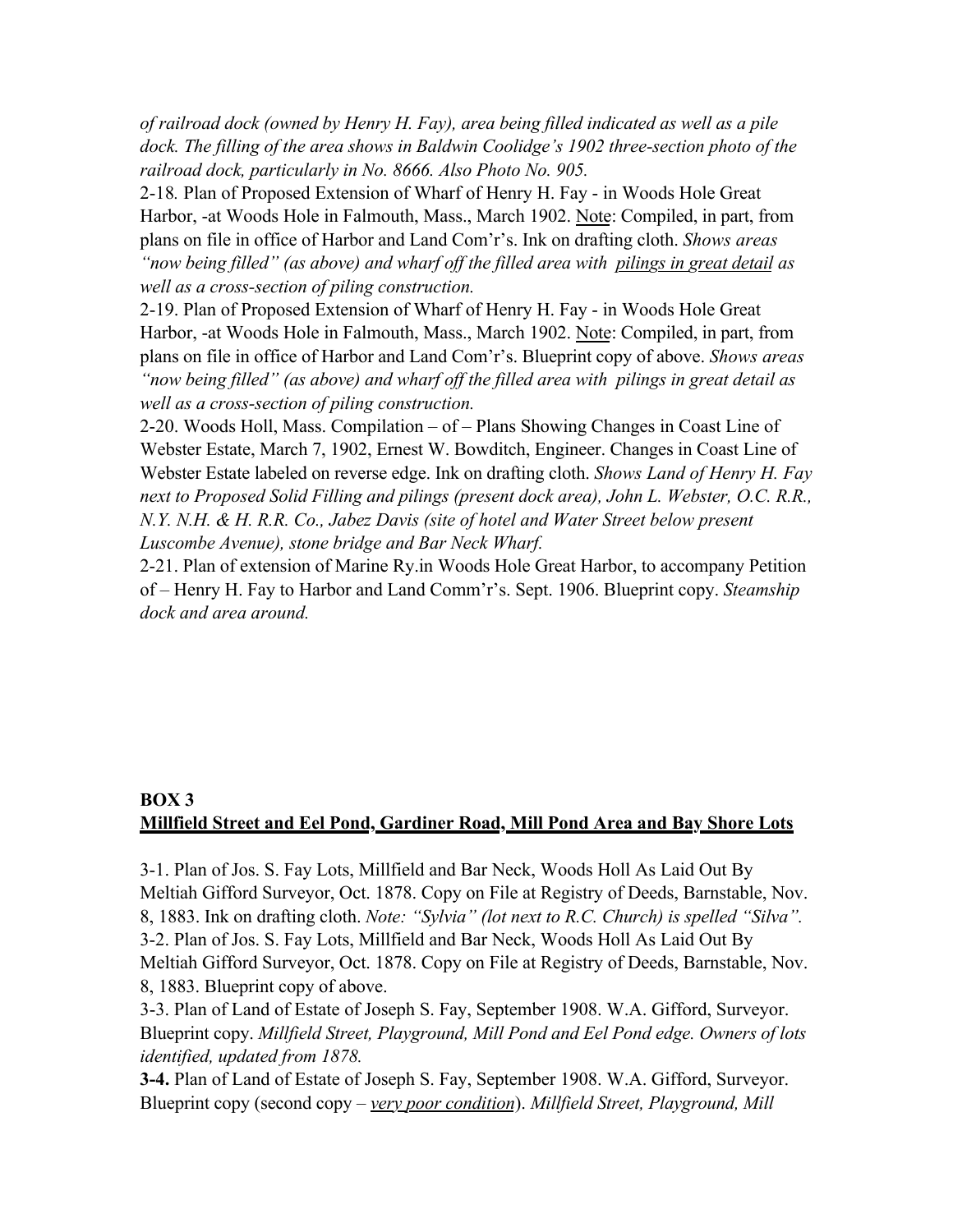*Pond and Eel Pond edge. Owners of lots identified, updated from 1878***. IN OVERSIZE BOX.**

3-5. Plan of Land of Estate of Joseph S. Fay, September 1908. W.A. Gifford, Surveyor. Blueprint copy (third copy). *Millfield Street, Playground, Mill Pond and Eel Pond edge. Owners of lots identified, updated from 1878. This copy marked "Millfield - BayShore – Com'm'rs – Crowell's Division.*

3-6. Plan of Land of Estate of Joseph S. Fay, September 1908. W.A. Gifford, Surveyor. Blueprint copy (fourth copy). *Millfield Street, Playground, Mill Pond and Eel Pond edge. Owners of lots identified, updated from 1878. This copy does not have a title or date or surveyor credit and seems to have been cut down version of the larger ones above.*

3-7. Plan of Millfield Belonging to Estate of Joseph S. Fay, September 1908. W.A. Gifford, Surveyor. Ink on drafting cloth. *Millfield Street, Playground, Mill Pond and Eel Pond edge. Owners of lots identified, updated from 1878. This original marked "Fay n* 

*Fay et al. Petition for Partition 5th Parcel."*

3-8. Plan of Millfield Belonging to Estate of Joseph S. Fay, September 1908. W.A. Gifford, Surveyor. Blueprint copy . *Millfield Street, Playground, Mill Pond and Eel Pond edge. Owners of lots identified, updated from 1878.*

3-9. Plan of Land of Estate of Joseph S. Fay, September 1908. Playground Lot 1910. Blueprint copy. *Buzzards Bay to Millfield to Eel Pond.*

**3-10**. The "Taking" for the Playground Lot By the Park Commissioners of Falmouth by the Section Contained with the Red Lines, June 11, 1910. Blueprint copy. *Very poor condition, torn, fragile, not to be opened.* **IN OVERSIZE BOX.**

3-11. Lands of Henry H. and Sarah B. Fay, Woods Hole, Falmouth, Mass. January 1911. F.C. Wales, Civil & Constructing Engineer, 8 Beacon Street, Boston. Blue on white print copy. Stamped in blue on drawing side: Horace S. Crowell, Real Estate Broker,

Massachusetts Building, 60 State Street, Boston. *Plan with contour lines, showing Millfield, Gardiner, North Street (Bar Neck) and Beach area with Breakwater Hotel. Lots marked off and numbered in colored pencil or crayon. Does not seem to be an ink on cloth original for this.*

3-12. Lands of Henry H. and Sarah B. Fay, Woods Hole, Mass. January 1911. F.C. Wales, Civil & Constructing Engineer, 8 Beacon Street, Boston. Blue on white print copy*. Plan with contour lines, showing Millfield, Gardiner, North Street (Bar Neck) and Beach area with Breakwater Hotel. Unmarked.*

3-13. Lands of Henry H. and Sarah B. Fay, Woods Hole, Mass. January 1911. F.C. Wales, Civil & Constructing Engineer, 8 Beacon Street, Boston. Blue on white print copy (first copy). *Plan with contour lines, showing Millfield, Gardiner, North Street (Bar Neck) and Beach area with Breakwater Hotel. Unmarked.*

3-14. Lands of Henry H. and Sarah B. Fay, Woods Hole, Mass. January 1911. F.C. Wales, Civil & Constructing Engineer, 8 Beacon Street, Boston. Blue on white print copy (second copy). *Plan with contour lines, showing Millfield, Gardiner, North Street (Bar Neck) and Beach area with Breakwater Hotel. Copy marked in green near Great Harbor.* 3-15. Lands of Henry H. and Sarah B. Fay, Woods Hole, Mass. January 1911. F.C.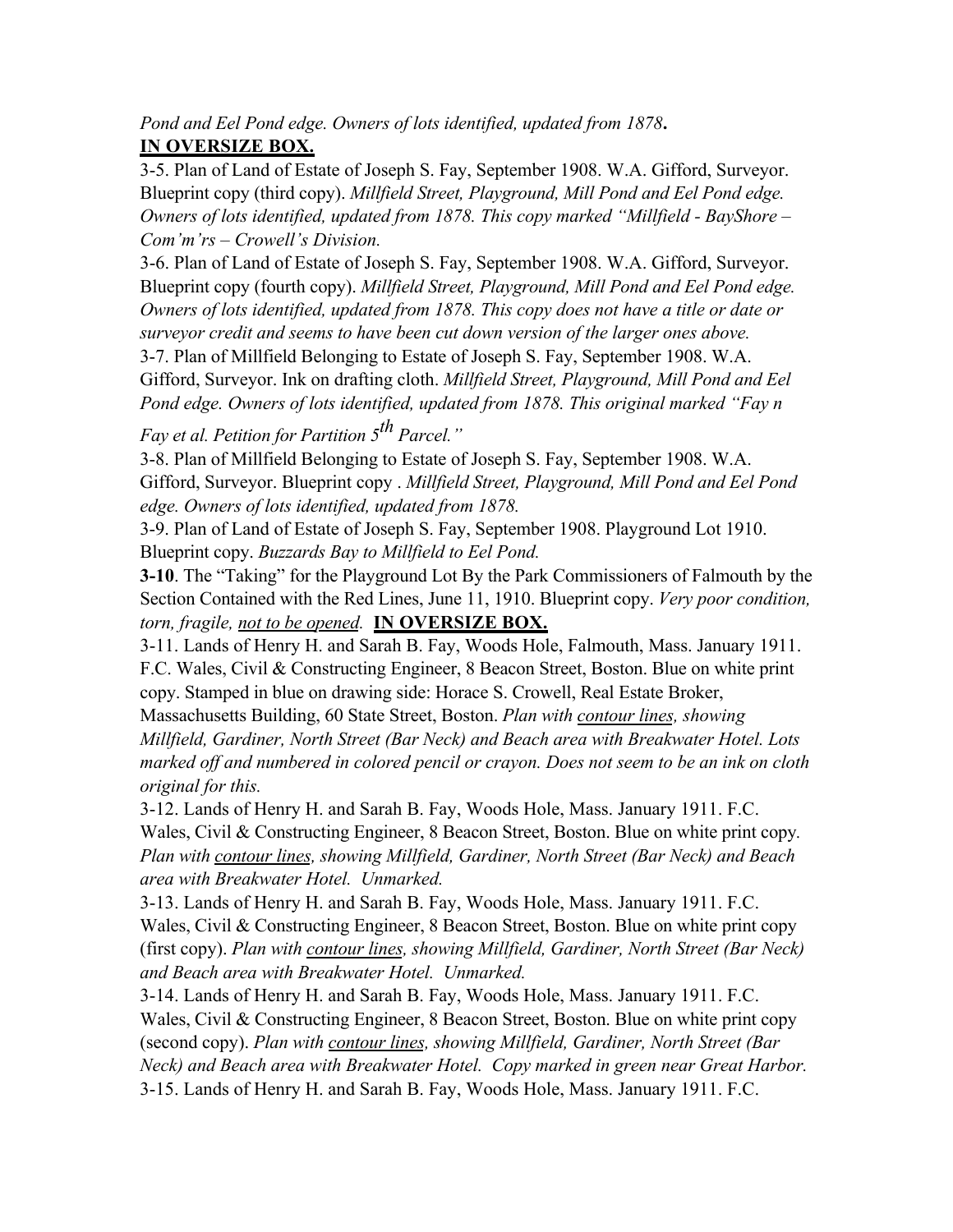Wales, Civil & Constructing Engineer, 8 Beacon Street, Boston. Blue on white print copy (third copy). *Plan with contour lines, showing Millfield, Gardiner, North Street (Bar Neck) and Beach area with Breakwater Hotel. This copy is torn almost in half. Very poor condition.*

3-16. Lands of Henry H. and Sarah B. Fay, Woods Hole, Mass. January 1911. F.C. Wales, Civil & Constructing Engineer, 8 Beacon Street, Boston. Blue on white print copy (fifth copy). *Plan with contour lines. This copy is a portion of the above plot only showing Millfield and Gardiner.*

3-17. Untitled plan showing North Street (now Bar Neck Road) and beach area, including Breakwater Hotel. N.D. Blue on white print copy. *Unmarked. This is another partial copy of January 1911 plan with contour lines*

3-18. Lands of Henry H. and Sarah B. Fay, Woods Hole, Mass. January 1911. F.C. Wales, Civil & Constructing Engineer, 8 Beacon Street, Boston. Blue on white print copy. Stamped on front and back: Horace S. Crowell, Real Estate Broker, Massachusetts Building, 60 State Street, Boston. *Bay Shore area with lot lines and topo changes indicated in colored pencil. Partially torn.*

3-19. "Bay Shore", Land of Henry H. & Sarah B. Fay, Woods Hole, Falmouth, Mass., August 1911. F.C. Wales, Civil & Constructing Engineer, Tremont Building, Boston. Ink on drafting cloth. *This plan has Gosnold Road as it is named currently and Cross Road for Bigelow Street.*

3-20. "Bay Shore", Land of Henry H. & Sarah B. Fay, Woods Hole, Falmouth, Mass., August 1911. F.C. Wales, Civil & Constructing Engineer, Tremont Building, Boston. Blueprint copy. *This plan has Gosnold Road as it is named currently and Cross Road for Bigelow Street.*

3-21. "Bay Shore", Land of Henry H. & Sarah B. Fay, Woods Hole, Falmouth, Mass., August 1911. F.C. Wales, Civil & Constructing Engineer, Tremont Building, Boston. Brown-blueprint negative exposed in reverse. *This plan has Gosnold Road where Bigelow Street is and Gosnold is called Beach lawn Road.*

3-22. "Bay Shore", Land of Henry H. & Sarah B. Fay, Woods Hole, Falmouth, Mass., September 1911. F.C. Wales, Civil & Constructing Engineer, Tremont Building, Boston. Ink on drafting cloth. *This plan has Gosnold Road as it is named currently and Cross Road for Bigelow Street.*

3-23. "Bay Shore", Land of Henry H. & Sarah B. Fay, Woods Hole, Falmouth, Mass., September 1911. F.C. Wales, Civil & Constructing Engineer, Tremont Building, Boston. Reversed brown print with pink marks. *This plan has Gosnold Road as it is named currently and Cross Road for Bigelow Street.*

3-24. "Bay Shore", Land of Henry H. & Sarah B. Fay, Woods Hole, Falmouth, Mass., September 1911. F.C. Wales, Civil & Constructing Engineer, Tremont Building, Boston. Blueprint copy. *This plan has Gosnold Road as it is named currently and Cross Road for Bigelow Street.*

3-25. Plan of Lands on the Eel and Mill Ponds Owned by Henry H. Fay & Sarah B. Fay, Woods Hole, Mass. June 1913. Frederick C. Wales, C.E. Ink on drafting cloth. *Millfield Street and Road to Ball Park, Eel Pond shoreline.*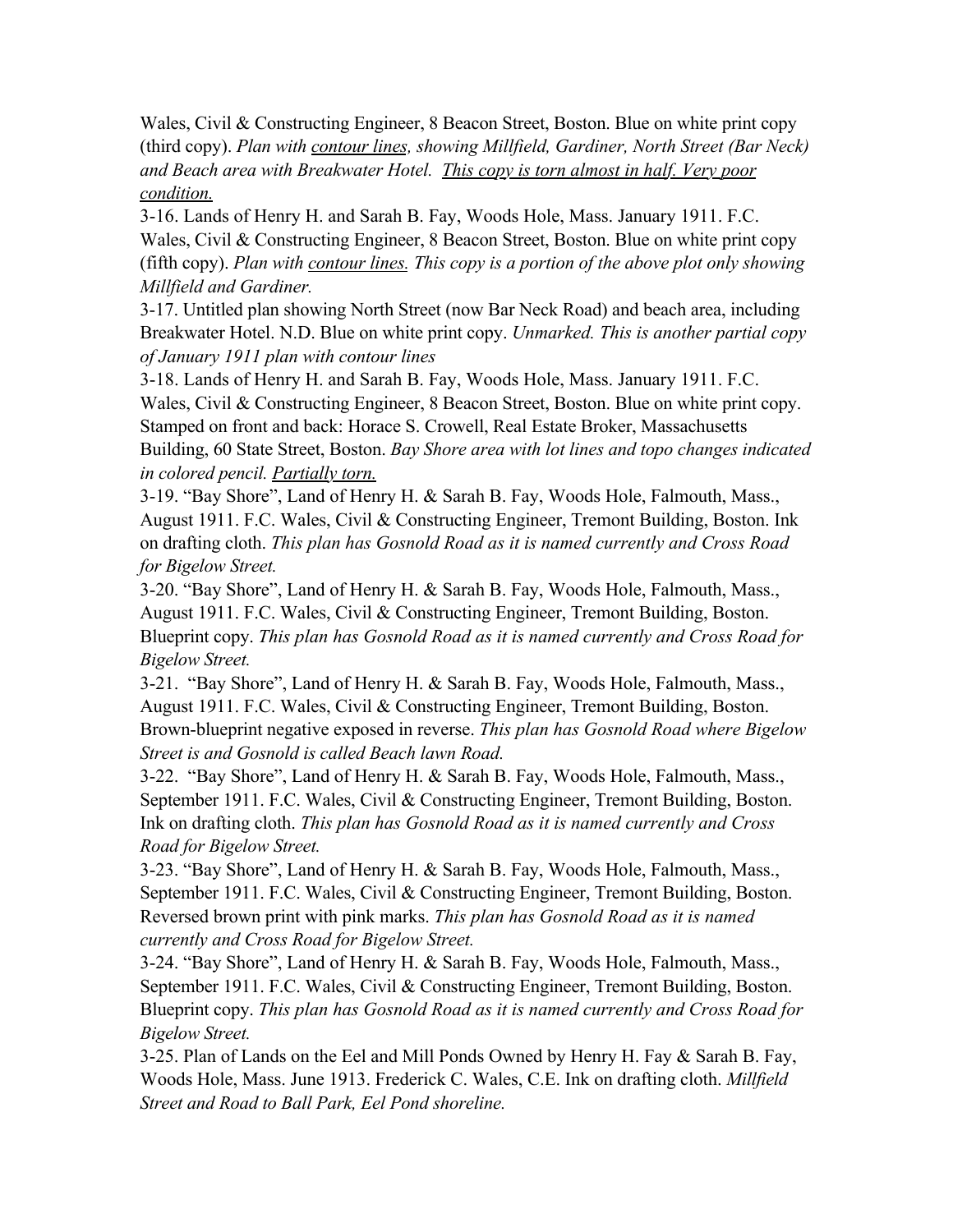3-26. Plan of Land Owned by Henry H. Fay & Sarah B. Fay, Woods Hole, Mass. June 1913. Frederick C. Wales, C.E. Ink on drafting cloth. *St. Joseph's Church to west end of Millfield Street.*

3-27. Land on Eel Pond, Woods Hole, Falmouth, Mass. Owned by Henry H. & Sarah B. Fay, July 1915*.* Ink on drafting cloth. *Shows land from Mill Pond side to Goffin on south side, with brook running under road. Marked "Silva Sellers" on Sylvia lots*.

3-28. Plan of Land at Woods Hole, Gardiner Road and Mill Pond, April 1917. W. A Gifford, C.E. Falmouth, Mass. Ink on drafting cloth.

3-29. Plan of Land at Woods Hole, Gardiner Road and Mill Pond, April 1917. W. A Gifford, C.E. Falmouth, Mass. Blueprint copy of above.

3-30. Plan of Land at Woods Hole, Gardiner Road and Mill Pond, April 1917. W. A Gifford, C.E. Falmouth, Mass. Blueprint copy of above.

3-31. "Bay Shore". Land of Henry H. & Sarah B. Fay, Woods Hole, Falmouth, Mass. September 1911. Marked in red: January 3, 1919. Stamped on front: Horace S. Crowell, Real Estate Broker, Massachusetts Building, 60 State Street, Boston. Marked in red and green with owners' names and evaluations.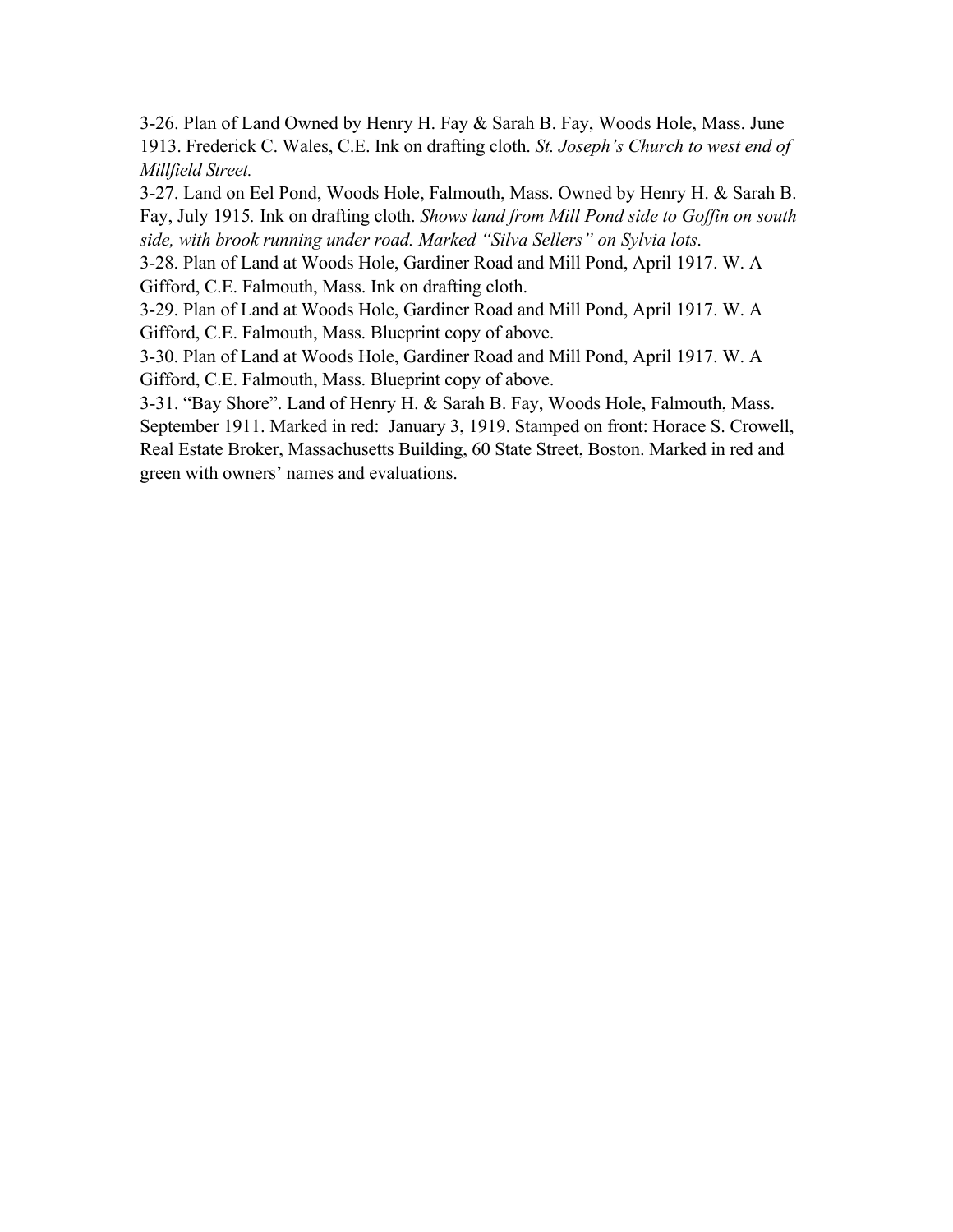# **BOX 4 Gansett, Crane Land, M.B.L. Gansett Woods Land, Woods Hole Golf Club Area**

4-1. Corner of Quissett Avenue and High Street with first four lots marked, unlabeled, n.d.. Blueprint copy.

4-2. Woods Hole Golf Links and The Larches. Ink on drafting cloth. Topo map, n.d., no draftsman (outside labeled "Marrs Plan"). *The land labeled "The Larches" is the present Webster Woods land to the north of the golf club.*

4-3. Woods Hole Golf Links and The Larches. Ink on drafting cloth. Topo map, n.d., no draftsman. Positive blueprint copy.

4-4. Land in Falmouth. Aspinwall & Lincoln, Civil Engr's, 3 Hamilton Pl., Boston, Mass. Ink on drafting cloth. *Woods Hole Golf Club land on Quissett Harbor.*

4-5. Land in Falmouth. Aspinwall & Lincoln, Civil Engr's, 3 Hamilton Pl., Boston, Mass. Blueprint copy of above. *Woods Hole Golf Club land on Quissett Harbor.*

**4-6.** Plan of Land of Estate of Joseph S. Fay, Woods Hole, August 1910. W.A. Gifford, Surveyor. Blueprint copy. *Crane land on border, area between Buzzards Bay and Quissett Avenue to Gansett and Quissett Harbor.* **IN OVERSIZE BOX.**

**4-7**. Plan of Land of Estate of Joseph S. Fay, Woods Hole, August 1910. W.A. Gifford, Surveyor. Blueprint copy (third copy). *Crane land on border, area between Buzzards Bay and Quissett Avenue to Gansett and Quissett Harbor.* **IN OVERSIZE BOX.**

**4-8.** Plan of Land of Estate of Joseph S. Fay, Woods Hole, August 1910. W.A. Gifford, Surveyor. Blueprint copy (second copy). *Crane land on border, area between Buzzards Bay and Quissett Avenue to Gansett and Quissett Harbor.* **IN OVERSIZE BOX.**

4-9. Plan of Land of Estate of Joseph S. Fay, October 1910. W.A. Gifford, Surveyor. Blueprint copy. *Golf Links and area to east of wall (current Webster Woods) between County Road and Quissett Avenue.*

4-10. Part of Gansett, Woods Hole, Mass, Based on Marr's Contour Plan of Gansett, August 12, 1916. Aspinwall & Lincoln, Civil Engineers, 3 Hamilton Place, Boston. Ink on drafting cloth. *Shows Buzzards Bay Avenue, High Street and Gansett Road area with original paths indicated by dashed lines*.

4-11. Plan of Land of Henry H. & Sarah B. Fay, Woods Hole, October 1916. W.A. Gifford, C.E., Falmouth. Blueprint on drafting cloth copy. *High Street with house lots labeled and area north.*

4-12. Plan of Land of Henry H. & Sarah B. Fay, Woods Hole, October 1916. W.A. Gifford, C.E., Falmouth. Blueprint copy. *High Street with house lots labeled and area north.*

4-13. Plan of land of Henry H. & Sarah B. Fay, Woods Hole, October 1916. W.A. Gifford, C.E., Falmouth, Mass. Blueprint copy. *Shows Gansett Road, High Street and area.*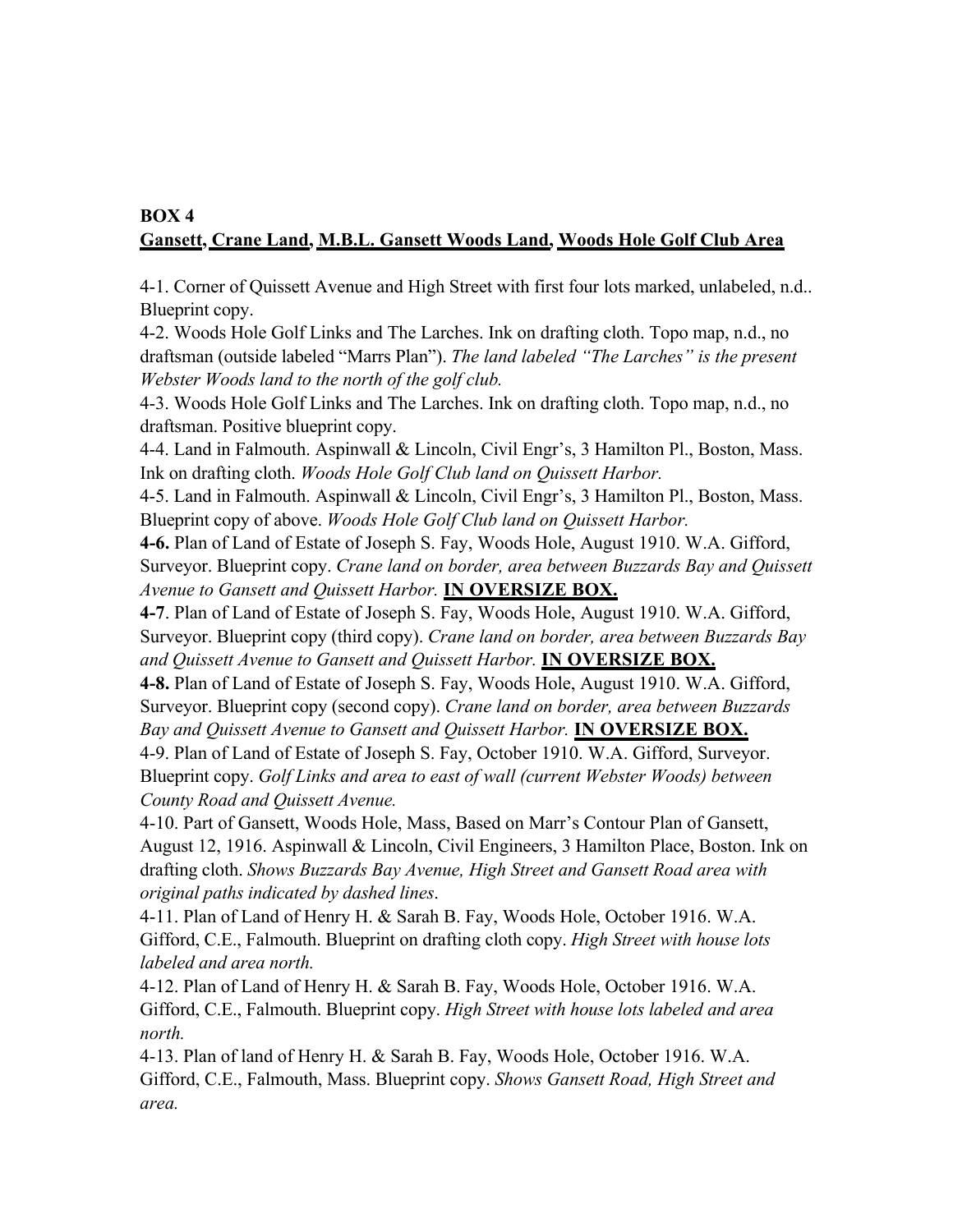4-14. Plan of land of Henry H. & Sarah B. Fay, Woods Hole, December 1916. W.A. Gifford, C.E., Falmouth, Mass. Blueprint on drafting cloth copy. *Shows Gansett area with Crane and M.B.L. property lines.*

4-15. Plan of land of Henry H. & Sarah B. Fay, Woods Hole, December 1916. W.A. Gifford, C.E., Falmouth, Mass. Blueprint on drafting cloth copy. *Shows Gansett area with Crane and M.B.L. property lines.*

 4-16. Plan of Land of Gansett Addition of Marine Biological Laboratory, December 1917. W.A. Gifford, C.E., Falmouth, Mass. Blueprint copy on drafting cloth. *Gansett and Whitman Road area.*

4-17. Plan of Land of Woods Hole Golf Club, Woods Hole, March 1919. W.A. Gifford, C.E., Falmouth, Mass. Ink on drafting cloth. *Shows Buzzards Bay Avenue (Street), High Street and lower Quissett Avenue section.*

4-18. Plan of Land of Woods Hole Golf Club, Woods Hole March 1919. W.A. Gifford, C.E., Falmouth, Mass. Blueprint copy of above.. *Shows Buzzards Bay Avenue (Street), High Street and lower Quissett Avenue section.*

4-19. Plan of Land of Woods Hole Golf Club, Woods Hole March 1919. W.A. Gifford, C.E., Falmouth, Mass. Blueprint copy of above. *Shows Buzzards Bay Avenue (Street), High Street and lower Quissett Avenue section.*

4-20. Woods Hole Golf Club, Brooks and Agassiz Road area and M.B.L. land, August 1919. W.A. Gifford, C.E., Falmouth, Mass. Ink on drafting cloth.

4-21. Woods Hole Golf Club, M.B.L. Gansett Woods section with Brooks and Agassiz Roads, October 1919. W.A. Gifford, C.E., Falmouth, Mass. Ink on drafting cloth. 4-22. Sketch plan showing approximately proposed road from Quissett Ave. to property line between lands of W.H. Golf Club and M.B. Laboratory….June 28, 1920. Aspinwall & Lincoln, Civil Engineers. 3 Hamilton Pl., Boston. Ink on drafting cloth.

4-23. Sketch plan showing approximately proposed road from Quissett Ave. to property line between lands of W.H. Golf Club and M.B. Laboratory….June 28, 1920. Aspinwall & Lincoln, Civil Engineers. 3 Hamilton Pl., Boston. Blueprint copy of above.

4-24. Gansett, Falmouth, Mass. Land of H.H. & S.B. Fay, Additions made by Aspinwall & Lincoln, Civil Engrs. 3 Hamilton Place, Boston, Mass. Ink on drafting cloth. *No date but shows complete layout of Gansett beyond the M.B.L. area and Cranes, Golf Links, etc*. 4-25. Plan of Land of Marine Biological Laboratory and Woods Hole Golf Club,

Falmouth-Mass, 1920. Aspinwall & Lincoln, Civil Engineers, 3 Hamilton Place, Boston, Mass. Ink on drafting cloth.

4-26. Land in Falmouth, Subdivision of Lot A, Certificate of Title No. 278, Sept. 11, 1920. Aspinwall & Lincoln, Civil Eng'r's, 3 Hamilton Place, Boston, Mass. Ink on drafting cloth. *Section of Golf Club.*

4-27. Land in Falmouth, Subdivision of Lot A, Certificate of Title No. 278, Sept. 11, 1920. Aspinwall & Lincoln, Civil Eng'r's, 3 Hamilton Place, Boston, Mass. Blueprint copy. *Section of Golf Club.*

4-28. "Gansett" Fay Estates. Falmouth-Mass. Oct. 22, 1920. Aspinwall & Lincoln, Engr's. 3 Hamilton Place, Boston, Mass. Blueprint copy.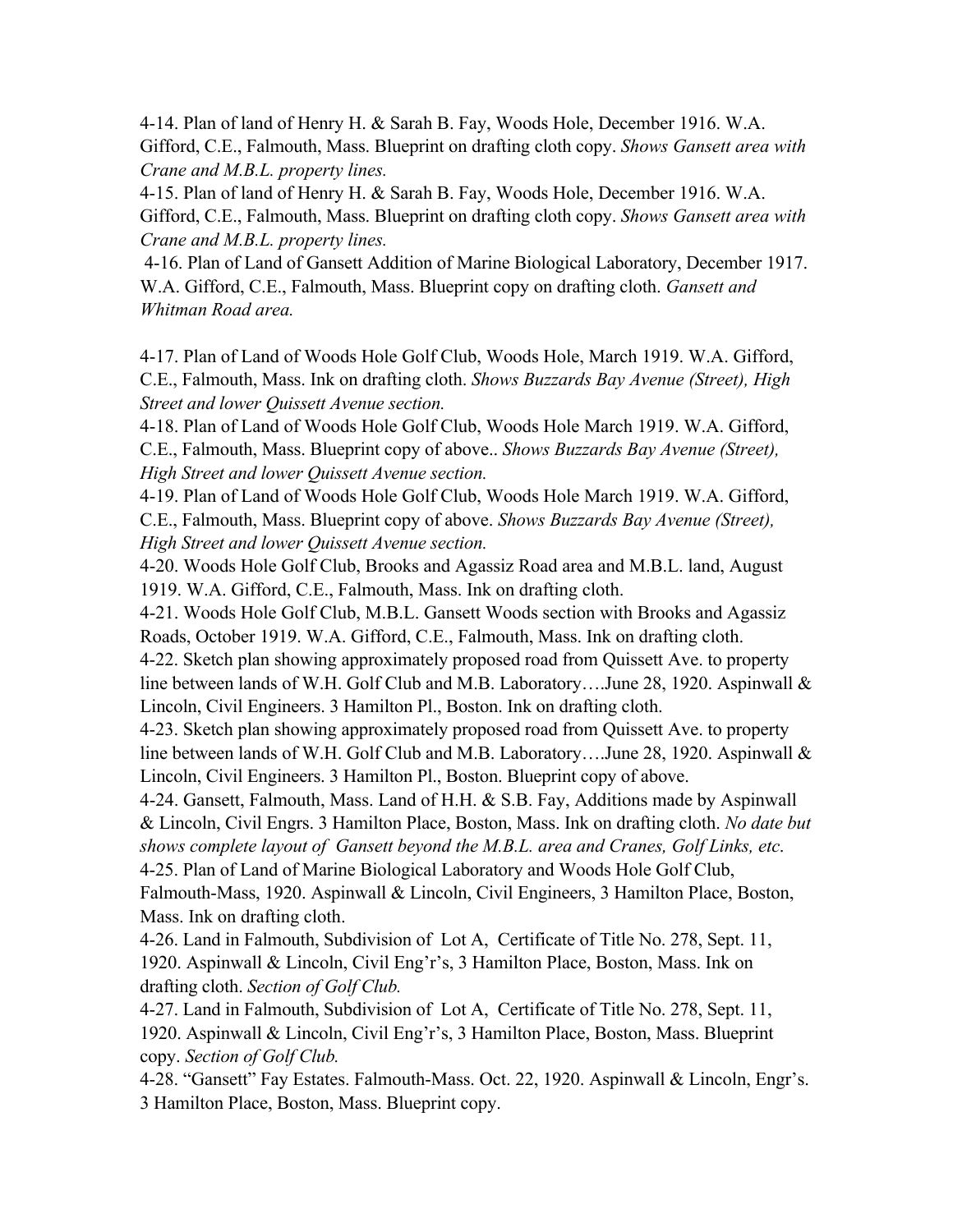4-29. "Gansett" Fay Estates. Falmouth-Mass. Oct. 22, 1920. Aspinwall & Lincoln, Engr's. 3 Hamilton Place, Boston, Mass. Blueprint copy (second).

4-30. "Gansett" Fay Estates. Falmouth-Mass. Oct. 22, 1920. Aspinwall & Lincoln, Engr's. 3 Hamilton Place, Boston, Mass. Blueprint copy (third).

**4-31**.Gansett Falmouth Mass. Land of H.H. & S.B.Fay. N.D. No draftsman. Ink on drafting cloth*. Large area from Buzzards Bay Avenue and Buzzards Bay to Quissett Harbor with roads and topo(contour) features. Probably done prior to development.*

# **IN OVERFLOW BOX.**

**4-32**.Gansett Falmouth Mass. Land of H.H. & S.B.Fay. N.D. No draftsman*.* Brown reverse printed copy. *Large area from Buzzards Bay Avenue and Buzzards Bay to Quissett Harbor with roads and topo(contour) features. Probably done prior to development. In very poor condition, ripped in pieces – not to be opened.*

## **IN OVERSIZE BOX.**

**4-33**. Golf Links and the Larches Falmouth Mass. Land of H.H. & S.B. Fay. N.D. No draftsman. Ink on drafting cloth. *County Road Woods Hole Road) to Quissett Avenue with topo (contour) features.* **IN OVERFLOW BOX.**

**4-34.** Golf Links and the Larches Falmouth Mass. Land of H.H. & S.B. Fay. N.D. No draftsman. Brown reverse printed copy. *County Road Woods Hole Road) to Quissett Avenue with topo (contour) features.* **IN OVERFLOW BOX.**

**4-35**. Woods Hole Golf Club, Robert Homan, Roger Sturges, Trustees. W.A, Gifford, C.E., April 1915. Brown reverse printed copy. **IN OVERSIZE BOX.**

**4-36**. Plan of Land of Henry H. & Sarah B. Fay, Woods Hole, April 1916. Woods Hole Golf Club, Robert Homan, Roger Sturges, Trustees. Brown reverse printed copy. **IN OVERFLOW BOX.**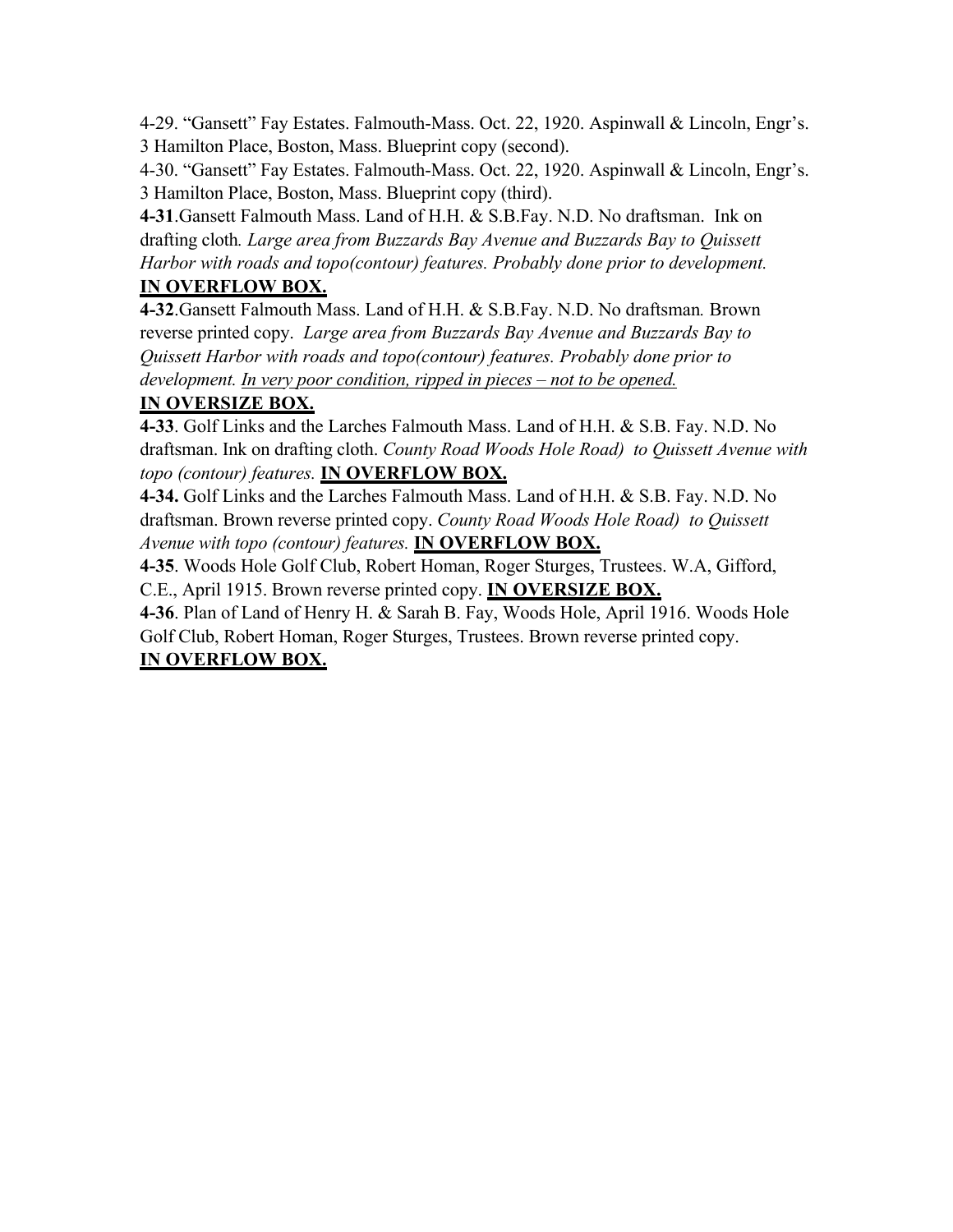#### **BOX 5**

#### **Oyster Pond Road, Fay Road and Cedar Swamp Area**

5-1. Fay Estate Land at Quissett Surveyed by E.C. Bourne 1894. Ink on drafting cloth. *The original survey referred to in the next item.*

5-2. Fay Estate Land at Quissett Surveyed by E.C. Bourne 1894. Blueprint copy of above.

5-3. Four Deeds of Land at Quissett Traced From Plat of Survey Made by E.C. Bourne,

April 1894. Tracing referred in Sixth Item in deed from Joseph S. Fay, Jr. to Henry H. and Sarah B. Fay dated March 9, 1911. Brown reverse printed copy. *Oyster Pond Road section from Vineyard Sound to Woods Hole Road and lands on both sides, boundaries established by walls*

5-4. Five Deeds of Land at Quissett Traced From Plat of Survey Made by E.C. Bourne, April 1894. Blueprint copy. *Oyster Pond Road section from Vineyard Sound to Woods Hole Road and lands on both sides, boundaries established by walls*. *Very fragile and torn.*

5-5. Five Deeds of Land at Quissett Traced From Plat of Survey Made by E.C. Bourne, April 1894. Blueprint copy. *Oyster Pond Road section from Vineyard Sound to Woods Hole Road and lands on both sides, boundaries established by walls (in excellent condition).*

5-6. Five Deeds of Land at Quissett Traced From Plat of Survey Made by E.C. Bourne,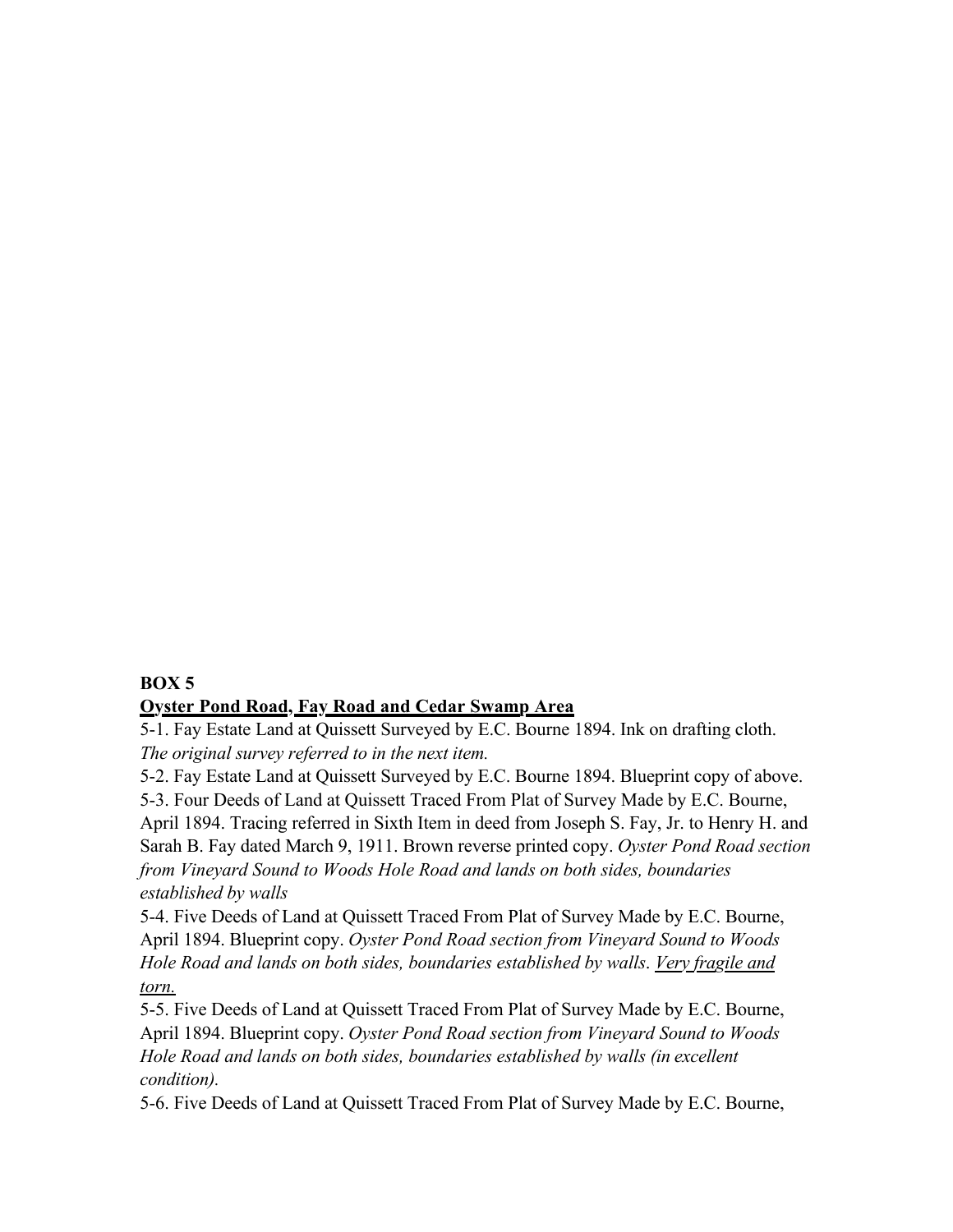April 1894. Blueprint copy (second copy). *Oyster Pond Road section from Vineyard Sound to Woods Hole Road and lands on both sides, boundaries established by walls (in poor condition).*

5-7. Plan done for electric light pole installation (B.B. Elec. Co.), Nobska area. H.S. Crowell, 60 State Street, Boston. n.d. Black and blue ink on vellum.

5-8. Plan done for electric light pole installation (B.B. Elec. Co.), Nobska area. H.S. Crowell, 60 State Street, Boston. n.d. Blueprint copy of above, marked in red and annotated "No. 1" in red.

5-9. Plan done for electric light pole installation (B.B. Elec. Co.), Nobska area. H.S. Crowell, 60 State Street, Boston. n.d. Blueprint copy of above, marked in red and annotated "No. 2" in red.

5-10. Plan done for electric light pole installation (B.B. Elec. Co.), Nobska area. H.S. Crowell, 60 State Street, Boston. n.d. Blueprint copy of above, marked in red.

5-11. Plan done for electric light pole installation, Nobska area. H.S.C., No.3, May 26,

1916. Black ink and pencil on vellum. Marked "No. 3 Pole Line" in pencil.

5-12. Plan for electric light pole installation, Nobska area. n.d., no draftsman. Pencil on vellum.

5-13. Plan of Land of Estate of Joseph S. Fay, November 1910, Approximate Location of Oyster Pond Road Shown On Plan. W.A. Gifford, Surveyor. Blueprint copy marked with red on shore lots (1, 2 and 3). *(Rose Cottage and second cottage). Fay Road area from Fenno to Glidden.*

5-14. Plan of Land of Estate of Joseph S. Fay, November 1910, Approximate Location of Oyster Pond Road Shown On Plan. W.A. Gifford, Surveyor. Blueprint copy (second copy) marked with yellow on shore lots *(Rose Cottage and second cottage). Fay Road area from Fenno to Glidden.*

5-15. Oyster Pond, railroad route and shore lots (as above). Unlabeled, n.d. Ink on drafting cloth.

5-16. Plan referred to in the Eighth item in the deed from Joseph S. Fay to Henry H. and Sarah B. Fay dated March 9, 1911. No draftsman. Blueprint positive copy. *Easterly Portion of Cedar Swamp.*

5-17. Easterly Portion of Cedar Swamp. Blueprint copy.

5-18. Easterly Portion of Cedar Swamp. Blueprint copy (second).

5-19. Plan of Land of Henry H. & Sarah B. Fay, April 1915. W. A. Gifford, C.E.,

Falmouth, Mass. Blueprint copy. *Oyster Pond Road, Cedar Swamp (owned by the Old Colony Railroad- for water) to Nobska area.*

5-20. Plan of Land of Henry H. & Sarah B. Fay, April 1915. W.A. Gifford, C.E., Falmouth, Mass. Brown reverse printed copy. *Oyster Pond Road to Main Road (State Highway), including Fay land, Whittemore borders and land owned by Albert Swain Jr. at corner.*

5-21. Plan done for electric light pole installation, Nobska area. H.S.C., No.3, May 26,

1916. Black ink and pencil on vellum. Marked No. 3 Pole Line in pencil.

5-22. Plan done for electric light pole installation, Nobska area. H.S.C., No.3, May 26,

1916. Blueprint copy of above, with red annotations.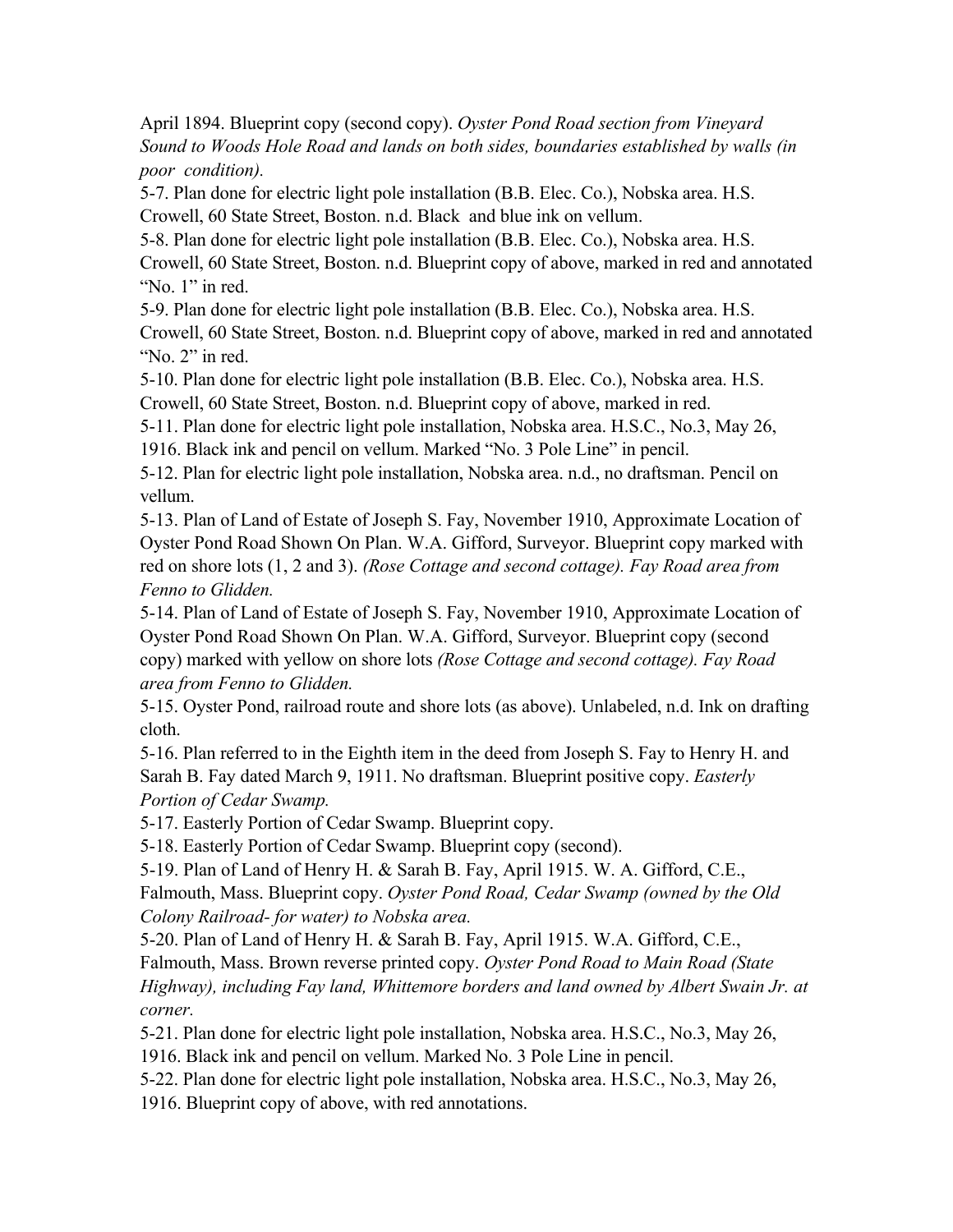5-23. Plan done for electric light pole installation, Nobska area. H.S.C., No.3, May 26, 1916. Blueprint copy of above with red annotations. (second copy).

5-24. Topographical plan of Gravel Pit – Woods Hole, Falmouth – Mass. Aug. 13, 1920. Aspinwall & Lincoln, Civil Engineers, 3 Hamilton Place, Boston, Mass. Black and red ink on drafting cloth. *Gravel Pit off Oyster Pond Road.* 

5-25. Topographical plan of Gravel Pit – Woods Hole, Falmouth – Mass. Aug. 13, 1920. Aspinwall & Lincoln, Civil Engineers, 3 Hamilton Place, Boston, Mass. Blueprint copy. *Gravel Pit off Oyster Pond Road.*

5-26. Devils Lane Lot Falmouth, Mass. Land of H. H. & S.B. Fay. N.D. No draftsman. Ink on drafting cloth. *Land between Main Road (County Road) and Oyster Pond with contour lines, water features, paths.*

5-27. Devils Lane Lot Falmouth, Mass. Land of H. H. & S.B. Fay. N.D. No draftsman. Brown reverse printed copy of above. *Land between Main Road (County Road) and Oyster Pond with contour lines, water features, paths.*

**5-28.** Plan of Land of Henry H. and Sarah B. Fay, April 1915. W.A. Gifford, C.E., Falmouth, Mass. Brown reverse printed copy. *Oyster Pond Road, Cedar Swamp to Nobska area. Poor condition, wrapped.* **IN OVERSIZE BOX.**

### **BOX 6 Nobska Pond and Immediate Area**

6-1. Plan of Nobska Pond, Falmouth, Woods Holl, Mass. Surveyed for H.H. Fay, April 1884 by Geo. A. Briggs. Blueprint copy. *Marked in red on land where H.H. Fay built the house: "A.Y. Davis to F. Shurman December 20, 1841-8-281." Also other deed transfers*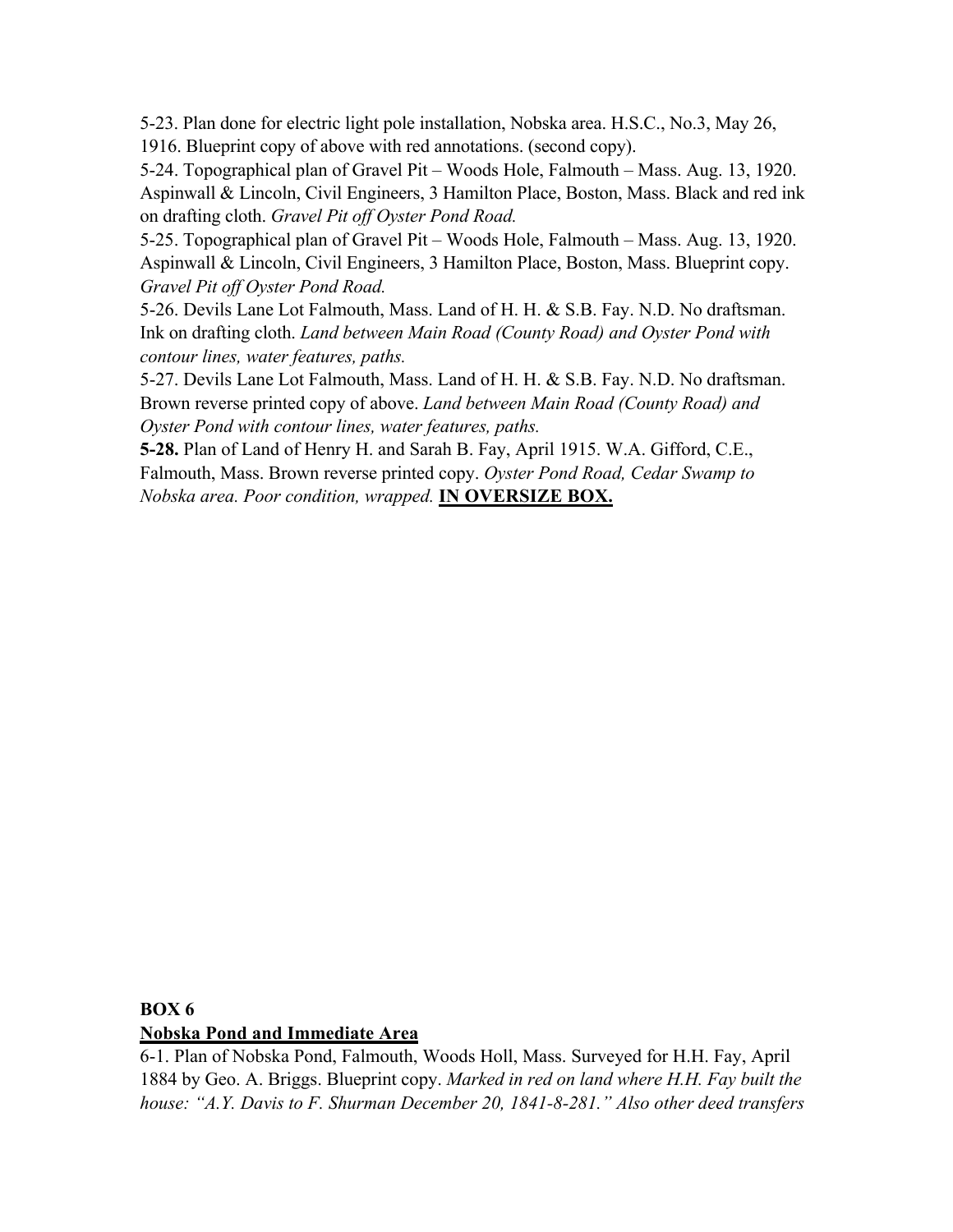*annotated in red.*

6-2. Plan of Light House Road, Woods Holl, January 1911. W.A. Gifford, Surveyor. Blueprint copy. *Long narrow blueprint shows Church Street from bath houses to Foster estate with house and lot owners named.*

6-3. Plan of Land of Henry H. Fay, Woods Hole, March 1915. W.A. Gifford, C.E., Falmouth, Mass. Blueprint copy (first copy – one tear). *Nobska Road, U.S. Government*  land at Nobska Lighthouse, Nobska Pond and Church Street abutting Glidden property, *i.e. H.H. Fay's entire estate at Nobska.*

6-4. Plan of Land of Henry H. Fay, Woods Hole, March 1915. W.A. Gifford, C.E., Falmouth, Mass. Blueprint copy (second copy – tattered at edge). *Nobska Road, U.S. Government land at Nobska Lighthouse, Nobska Pond and Church Street abutting Glidden property, i.e. H.H. Fay's entire estate at Nobska.*

**6-5**. Plan of Land of Henry H. Fay, Woods Hole, March 1915. W.A. Gifford, C.E., Falmouth, Mass. Positive blueprint copy (first copy – one tear).*Nobska Road, U.S. Government land at Nobska Lighthouse, Nobska Pond and Church Street abutting Glidden property, i.e. H.H. Fay's entire estate at Nobska.* **IN OVERSIZE BOX. 6-6**. Plan of Land of Henry H. Fay, Woods Hole, March 1915. W.A. Gifford, C.E., Falmouth, Mass. Positive blueprint copy (second copy – one tear).*Nobska Road, U.S. Government land at Nobska Lighthouse, Nobska Pond and Church Street abutting Glidden property, i.e. H.H. Fay's entire estate at Nobska.* **IN OVERSIZE BOX.** 6-7. Plan of Land of Henry H. Fay, Woods Hole, March 1915. W.A. Gifford, C.E., Falmouth, Mass. Brown reverse printed copy. *Nobska Road, U.S. Government land at Nobska Lighthouse, Nobska Pond and Church Street abutting Glidden property, i.e. H.H.* 

*Fay's entire estate at Nobska.*

6-8. Plan of Nobska Road, Woods Hole, March 1915. W.A. Gifford, C.E., Falmouth, Mass. Blueprint copy.

6-9. Letter to Horace S. Crowell from Arthur Underwood, Chairman of Selectmen, June 28, 1922, also dated April 1915. *Lists layout coordinates for Nosbka Road. Probably refers to Plan of Nobska Road, 6-8.*

6-10. Plan of Land of Henry H. Fay Trust – Nobska – Woods Hole, Mass. Plan revised to show proposed subdivison, November 1948. George A. Griffin, Civil Engineer. Positive blueprint copy on shiny paper. *Subdivision of H.H. Fay estate after demolition of the house.*

6-11. Plan of Land of Henry H. Fay Trust – Nobska – Woods Hole, Mass. Plan revised to show proposed subdivison, November 1948. George A. Griffin, Civil Engineer. Positive blueprint copy (second copy, marked with lot numbers in red) on shiny paper. *Subdivision of H.H. Fay estate after demolition of the house.*

**6-12.** Plan of Land of Henry H. Fay, Esq., Woods Holl, Mass.,1881. Ernest W. Bowditch, Boston, Mass. Ink on paper glued to cloth. *Oversized plan with trees, water features, buildings.* **IN OVERSIZE BOX.**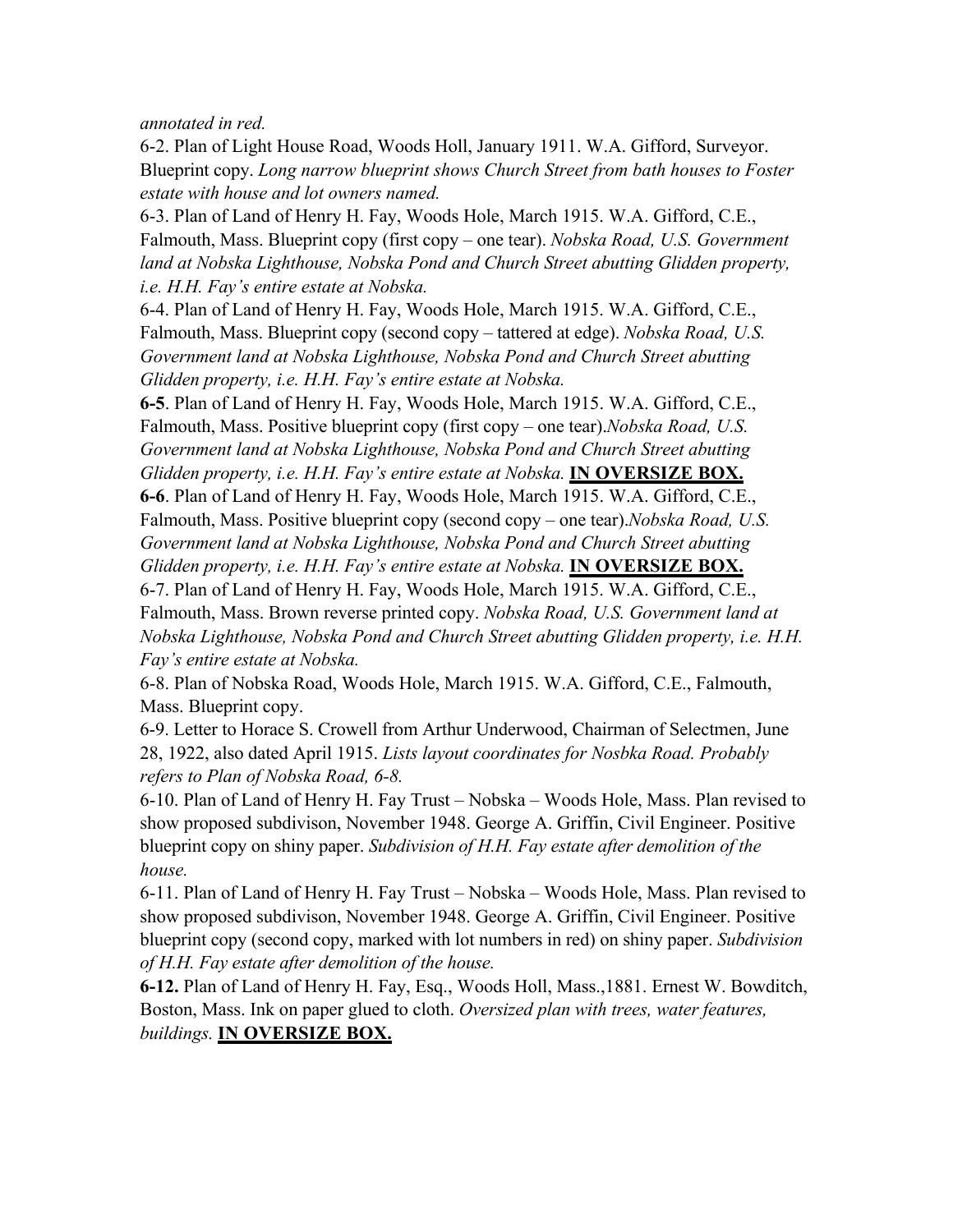# **BOX 7 Miscellaneous, Falmouth or Unknown Areas**

7-1. Tracing from Plat of Survey Made by E.C. Bourne of Land in Falmouth , belonging to

Joseph Fay, April 1894. Fay & Fay, et al, Petition for Partition of 9<sup>th</sup> Parcel (Cotton Lot, 44 acres). E.C. Bourne, Sandwich, Mass. Ink on drafting cloth, faded. *Shows lands bordering lots of Heirs of Moses Robinson, Samuel B. Capen, Gifford Lot, Otter Pond, Lot reserved for Cemetery, Road to North Falmouth, County Road – possibly Gifford Street area and Catholic Cemetery?*

7-2. Tracing from Plat of Survey Made by E.C. Bourne of Land in Falmouth , belonging to

Joseph Fay, April 1894. Fay & Fay, et al, Petition for Partition of 9<sup>th</sup> Parcel (Cotton Lot, 44 acres). E.C. Bourne, Sandwich, Mass. Blueprint copy (very faint, original is faded). *Shows lands bordering lots of Heirs of Moses Robinson, Samuel B. Capen, Gifford Lot, Otter Pond, Lot reserved for Cemetery, Road to North Falmouth, County Road – possibly Gifford Street area and Catholic Cemetery?*

7-3. Plan of Land of the Estate of Joseph S. Fay in Falmouth, Mass. Cotton Lot, East of N. Falmouth Road. Blueprint copy. *Shows cemetery laid out and adjacent land.*

7-4. Plan of Land of the Estate of Joseph S. Fay in Falmouth, Mass. Cotton Lot, East of N. Falmouth Road. Blueprint copy (second copy). *Shows cemetery laid out and adjacent land.* 7-5. Plan of Land of the Estate of Joseph S. Fay in Falmouth, Mass. Cotton Lot, East of N. Falmouth Road. Blueprint copy (third copy). *Shows cemetery laid out and adjacent land.* 7-6. Plan of Land of the Estate of Joseph S. Fay in Falmouth, Mass. Cotton Lot, East of N. Falmouth Road. Blueprint copy (fourth copy). *Shows cemetery laid out and adjacent land.* 7-7. Plan of Land of the Estate of Joseph S. Fay in Falmouth, Mass. Cotton Lot, East of N. Falmouth Road. Positive blueprint copy. *Shows cemetery laid out and adjacent land.* **7-8.** A Plan of Land Belonging to Heirs of Joseph S. Fay, August 1908. W.A. Gifford, Surveyor. Blueprint copy. *Includes Jenkins Pond and Turtle Pond, off Sandwich Road in East Falmouth.* **IN OVERSIZE BOX.**

7-9. Two plans copied on one sheet: Plan of Land of the Estate of Joseph S. Fay in Falmouth, Mass. Cotton Lot , East of N. Falmouth Road.. *Cemetery and Gifford Street area.* 

Plan referred to in the Eighth item in the deed from Joseph S. Fay to Henry H. & Sarah B. Fay, dated March 9, 1911. Easterly Portion of Cedar Swamp. Deed from Peter Lewis and J.C. Robinson.

Brown reverse printed copy (with two plans, as above).

7-10. Plan of Land of Henry H. Fay, Falmouth, June 1913. W.A. Gifford, Surveyor, Falmouth, Mass. Pen on drafting cloth. *Main Street, Marine Lodge area, to Shiverick Pond (Eastman Block area).*

7-11. Plan of Land of Henry H. Fay, Falmouth, June 1913. W.A. Gifford, Surveyor, Falmouth, Mass. Blueprint copy.

**7-12**. Plan of Land of Henry H. Fay Falmouth, March 1916. W.A. Gifford, C.E.,